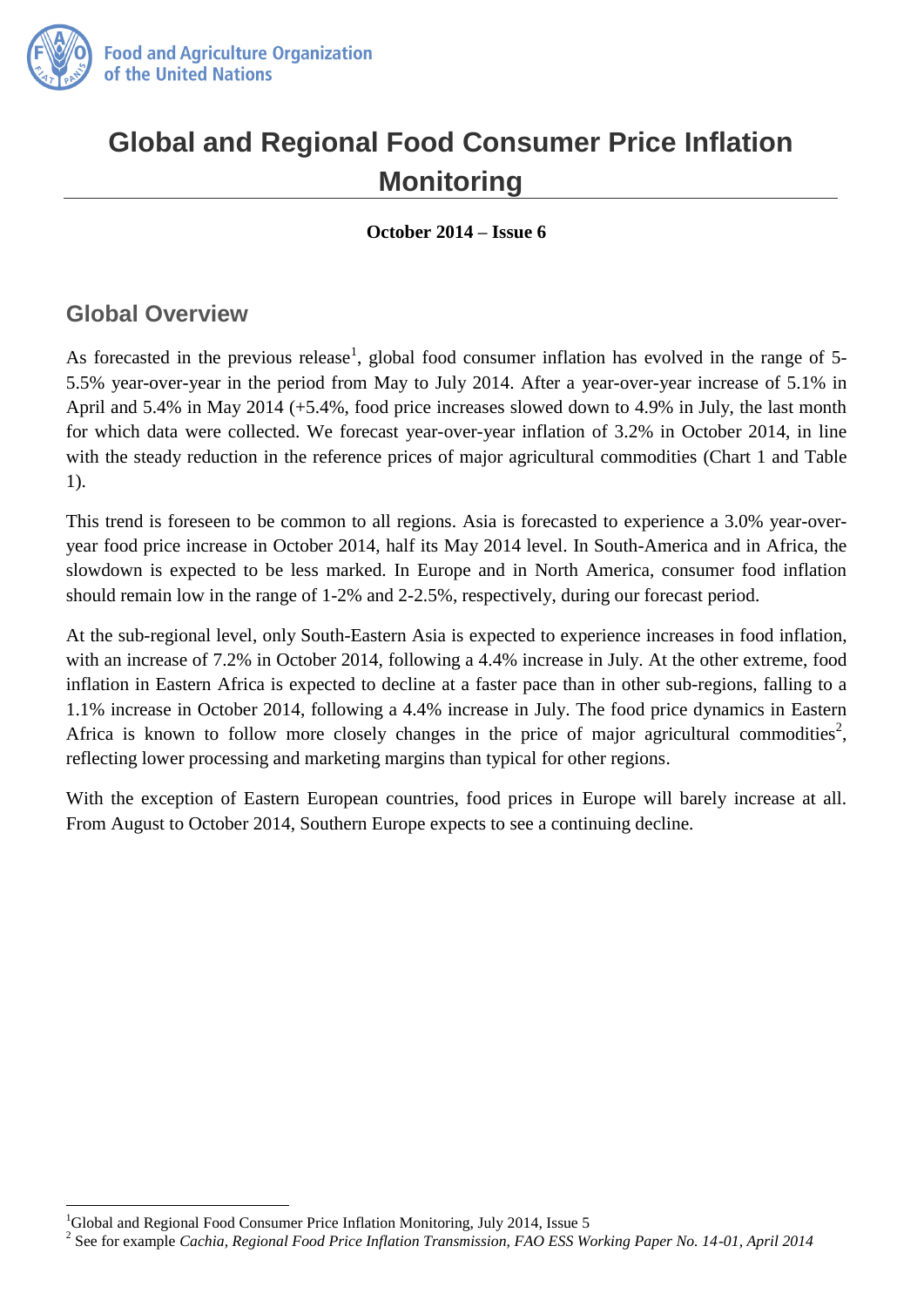**Chart 1 Food consumer price inflation – Global and regions (y-o-y)**



| Table 1 Trends in global and regional consumer food price inflation |  |  |  |  |  |  |  |
|---------------------------------------------------------------------|--|--|--|--|--|--|--|
|---------------------------------------------------------------------|--|--|--|--|--|--|--|

| <b>Growth rates in</b>                                           | 2011 | 2012 | 2013 | 2014   |        |        |        |
|------------------------------------------------------------------|------|------|------|--------|--------|--------|--------|
| percent                                                          |      |      |      | Jul    | Aug*   | Sept*  | Oct*   |
| World                                                            | 8.4  | 6.2  | 7.4  | 4.9    | 4.2    | 3.6    | 3.2    |
| <b>Africa</b>                                                    | 13.0 | 11.2 | 6.9  | 6.6    | 6.4    | 5.9    | 5.5    |
| Southern Africa                                                  | 7.0  | 7.3  | 5.7  | 8.6    | 8.4    | 7.5    | 6.1    |
| Western Africa                                                   | 9.3  | 8.6  | 6.9  | 8.5    | 8.8    | 8.9    | 8.7    |
| Northern Africa                                                  | 9.4  | 8.4  | 7.7  | 6.2    | 5.4    | 5.8    | 5.5    |
| Central Africa                                                   | 6.3  | 8.5  | 4.4  | 7.0    | 8.5    | 10.3   | 9.9    |
| Eastern Africa                                                   | 23.3 | 17.6 | 7.1  | 4.4    | 3.6    | 1.5    | 1.1    |
| Latin America and the<br><b>Caribbean</b>                        | 8.4  | 7.9  | 8.9  | 7.0    | 6.6    | 6.0    | 5.2    |
| South America                                                    | 9.5  | 8.4  | 10.5 | 7.7    | 7.3    | 6.8    | 5.6    |
| Central America                                                  | 5.9  | 6.9  | 5.5  | 5.7    | 5.2    | 4.3    | 4.4    |
| Caribbean                                                        | 7.2  | 6.3  | 5.6  | 3.6    | 3.6    | 3.9    | 4.3    |
| <b>Northern America</b>                                          | 3.7  | 2.6  | 1.4  | 2.6    | 2.2    | 2.3    | 2.4    |
| Asia                                                             | 8.6  | 6.1  | 8.8  | 5.1    | 4.1    | 3.3    | 3.0    |
| Eastern Asia                                                     | 10.6 | 4.4  | 4.1  | 3.6    | 2.5    | 0.6    | 0.9    |
| South-Eastern Asia                                               | 2.6  | 4.1  | 7.7  | 4.4    | 4.2    | 6.2    | 7.2    |
| Western Asia                                                     | 6.2  | 10.2 | 16.4 | 4.4    | 3.9    | 5.2    | 3.7    |
| Southern Asia                                                    | 8.8  | 8.1  | 13.5 | 6.9    | 5.8    | 5.1    | 3.8    |
| <b>Europe</b>                                                    | 5.2  | 3.0  | 3.3  | 2.2    | 2.2    | 2.0    | 1.2    |
| Southern Europe                                                  | 3.2  | 2.7  | 2.7  | $-1.5$ | $-1.6$ | $-0.8$ | $-0.2$ |
| <b>Eastern Europe</b>                                            | 8.0  | 3.1  | 3.9  | 6.4    | 6.3    | 5.2    | 2.9    |
| Northern Europe                                                  | 5.1  | 3.0  | 3.1  | $-0.2$ | $-0.2$ | 0.1    | 0.4    |
| Western Europe<br>$\mathbf{a}$ and $\mathbf{a}$ and $\mathbf{a}$ | 2.3  | 2.9  | 2.8  | $-0.2$ | 0.1    | 0.0    | $-0.1$ |

Note: monthly inflation rates are year-on-year growth rates (month m / month m-12) \* Forecasts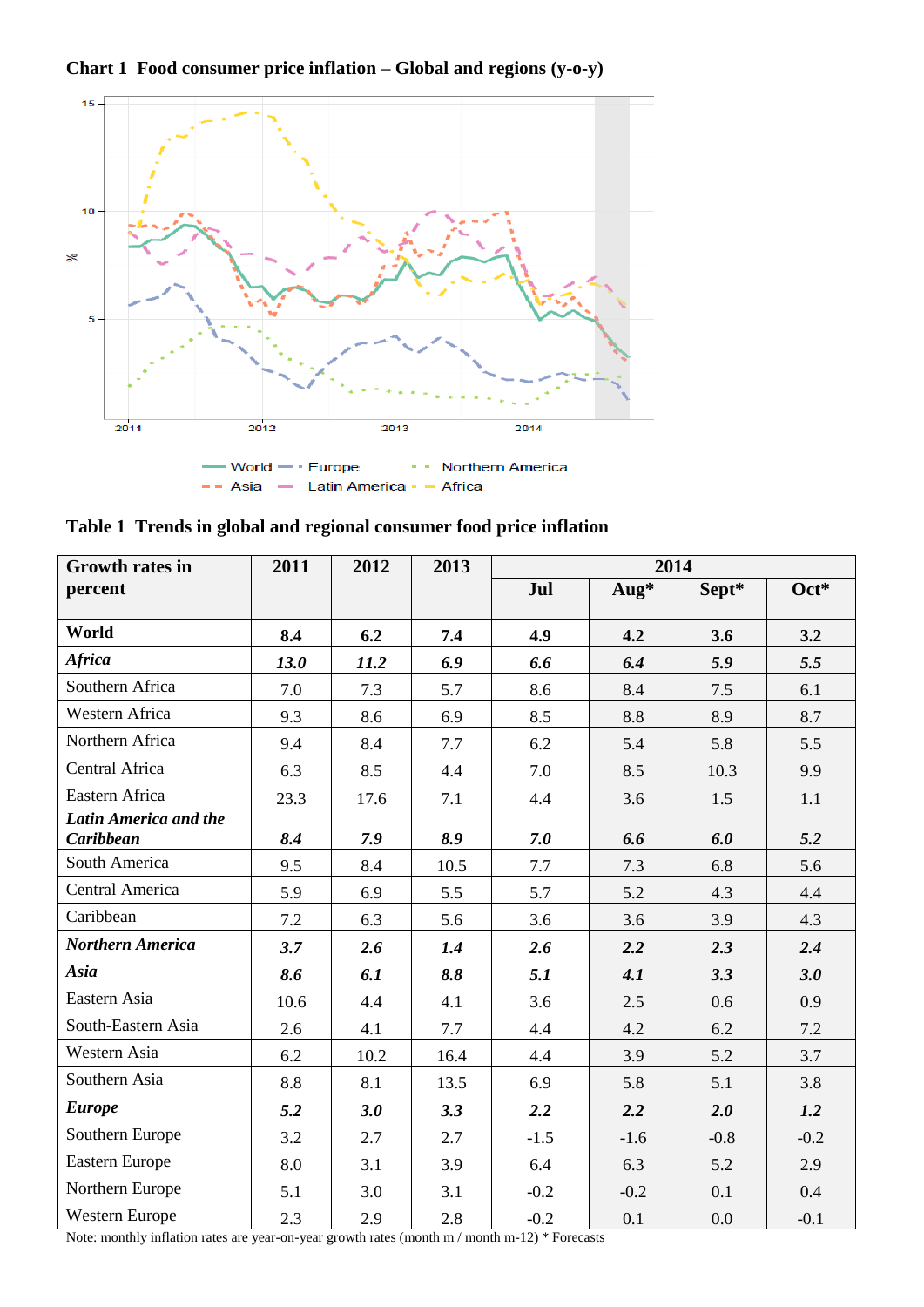| <b>Standard deviations</b><br>in percent | 2011 | 2012 | 2013 | 2014* |
|------------------------------------------|------|------|------|-------|
|                                          |      |      |      |       |
| <b>Africa</b>                            |      |      |      |       |
| Southern Africa                          | 3.7  | 1.5  | 0.7  | 2.0   |
| Western Africa                           | 8.0  | 5.5  | 5.1  | 7.4   |
| Northern Africa                          | 6.6  | 4.6  | 5.0  | 6.6   |
| Central Africa                           | 6.6  | 10.2 | 6.0  | 9.9   |
| Eastern Africa                           | 13.3 | 10.4 | 6.6  | 4.5   |
| <b>Americas</b>                          |      |      |      |       |
| South America                            | 4.6  | 3.8  | 4.5  | 5.5   |
| Central America                          | 3.6  | 3.5  | 2.4  | 2.2   |
| Caribbean                                | 3.9  | 5.0  | 4.2  | 3.5   |
| Northern America                         | 0.9  | 0.2  | 1.0  | 0.5   |
| Asia                                     |      |      |      |       |
| Eastern Asia                             | 4.9  | 3.2  | 3.1  | 2.3   |
| South-Eastern Asia                       | 8.6  | 2.9  | 4.9  | 2.4   |
| Western Asia                             | 4.1  | 11.5 | 33.5 | 10.4  |
| Southern Asia                            | 7.0  | 11.3 | 12.2 | 6.6   |
| <b>Europe</b>                            |      |      |      |       |
| Southern Europe                          | 3.6  | 2.4  | 3.0  | 2.0   |
| Eastern Europe                           | 10.8 | 2.9  | 3.6  | 5.3   |
| Northern Europe                          | 3.6  | 2.0  | 2.2  | 2.3   |
| Western Europe                           | 2.4  | 1.6  | 1.3  | 1.1   |

**Table 2 Intra-regional variability in food price inflation**

\* Up to July 2014

## **Regional focus: Asia**

Food inflation in Asian countries fell almost continuously since the end of 2013 after reaching a two and a half year peak of 10% in November 2013. The Asian region expects to see food price inflation to fall to 3% in October, compared to a 5.1% increase observed in July 2014. Declining food price inflation extends to all Asian sub-regions except to South-Eastern Asia, where food inflation is expected to remain persistently high.

Part of this decline in food inflation is due to the fall in agricultural commodity prices, as measured, for example, by the FAO Food Price Index,<sup>3</sup> which fell for the sixth consecutive month in September 2014. However, this factor is insufficient in explaining food inflation dynamics: transmission of price changes from international commodity markets to food consumer markets is slow and incomplete. On the basis of transmission elasticities for Southern Asia published in a recent study<sup>4</sup>, the decrease in agricultural commodity prices observed since April 2014 has resulted into a reduction of only 0.9% in food inflation in this region, an amount insufficient to explain the extent of the slowdown.

 3 <http://www.fao.org/worldfoodsituation/foodpricesindex/en/>

<sup>4</sup> such as Cachia (2014), already cited above.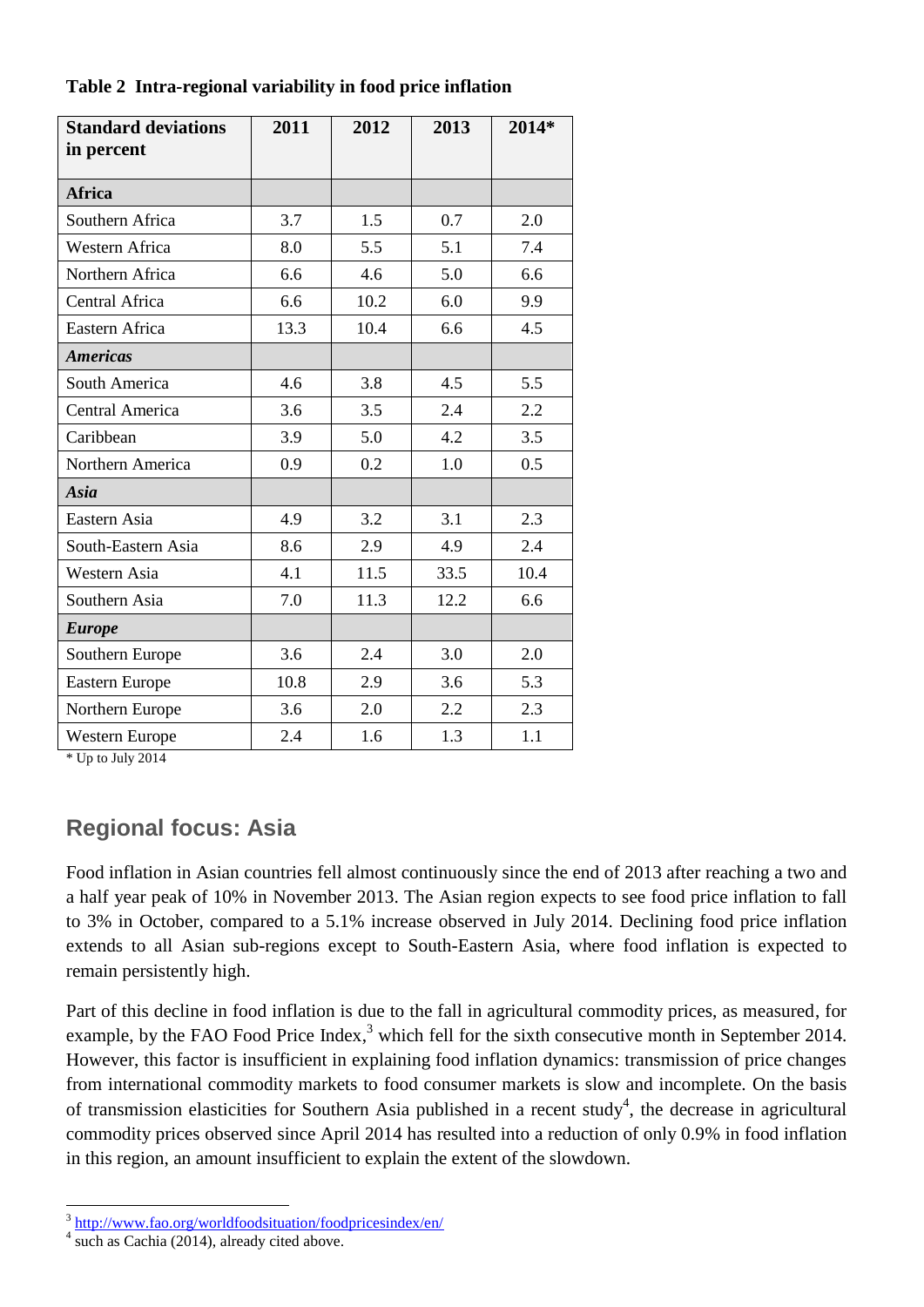Region and country-specific factors are, therefore, essential in explaining food inflation trends. Consumer inflation in China was particularly tame in the past few months, due to a slowdown in economic growth and persistent overcapacity in the industrial sector. Figures released recently by the National Bureau of Statistics indicate that inflation in China reached a four-year low of 1.6% in September. Food inflation followed the same trend as general inflation: in the eight months up to August 2014, food prices rose at an average pace of 3.4% year-over-year, compared to 4.2% for the same period of 2013. In August, pork prices, a big component of the food index, declined by 3.1%, while vegetable prices dipped 6.9%, dragging down food inflation.



**Chart 3: Food consumer price inflation – Asia and sub-regions (y-o-y)**

In India, food inflation in the first eight months of 2014 almost halved to 7.5%, compared to 13.4% in the same period in 2013. Recent data released by the Central Bank of India shows that food inflation reached a multi-year low in September 2014, dragged down by lower vegetable prices. It is too early to say if this is the result of supply-side measures recently taken by the government to curb food inflation, which consistently evolved at two-digit rates, or if the slowdown in inflation was due to a combination of a number of factors.

Food inflation was considerably lower in Western Asian countries, with a year-over-year inflation rate that dropped from high double-digit rates in 2013 to less than 5% in July 2014. Our forecasts for the three months to October 2014 indicate a further slowdown in food inflation. This regional trend masks divergent country dynamics: food inflation in Turkey, the most important country of the region in terms of population, remains at high levels of over 10%; while food inflation in Saudi Arabia started to slowdown in May 2014 and remained at nil or even negative for Jordan and Israel, respectively.

In contrast to almost all other regions, our forecast for South-Eastern Asia indicates a pick-up in food inflation from 4.4% in July 2014 to 7.2% in October. Recent trends in some of the major countries of this region confirm the persistence of food inflation: in Indonesia, chicken and soybean prices are rising and retail rice prices, which evolved at relatively high levels in the first half of 2014; they are expected to rise again in October<sup>5</sup>. In the Philippines, the price of commercial rice rose steadily over the past year

 $\overline{a}$ 

<sup>&</sup>lt;sup>5</sup> Asia Pacific Food Price and Policy Monitor, October 2014, Issue 15, FAO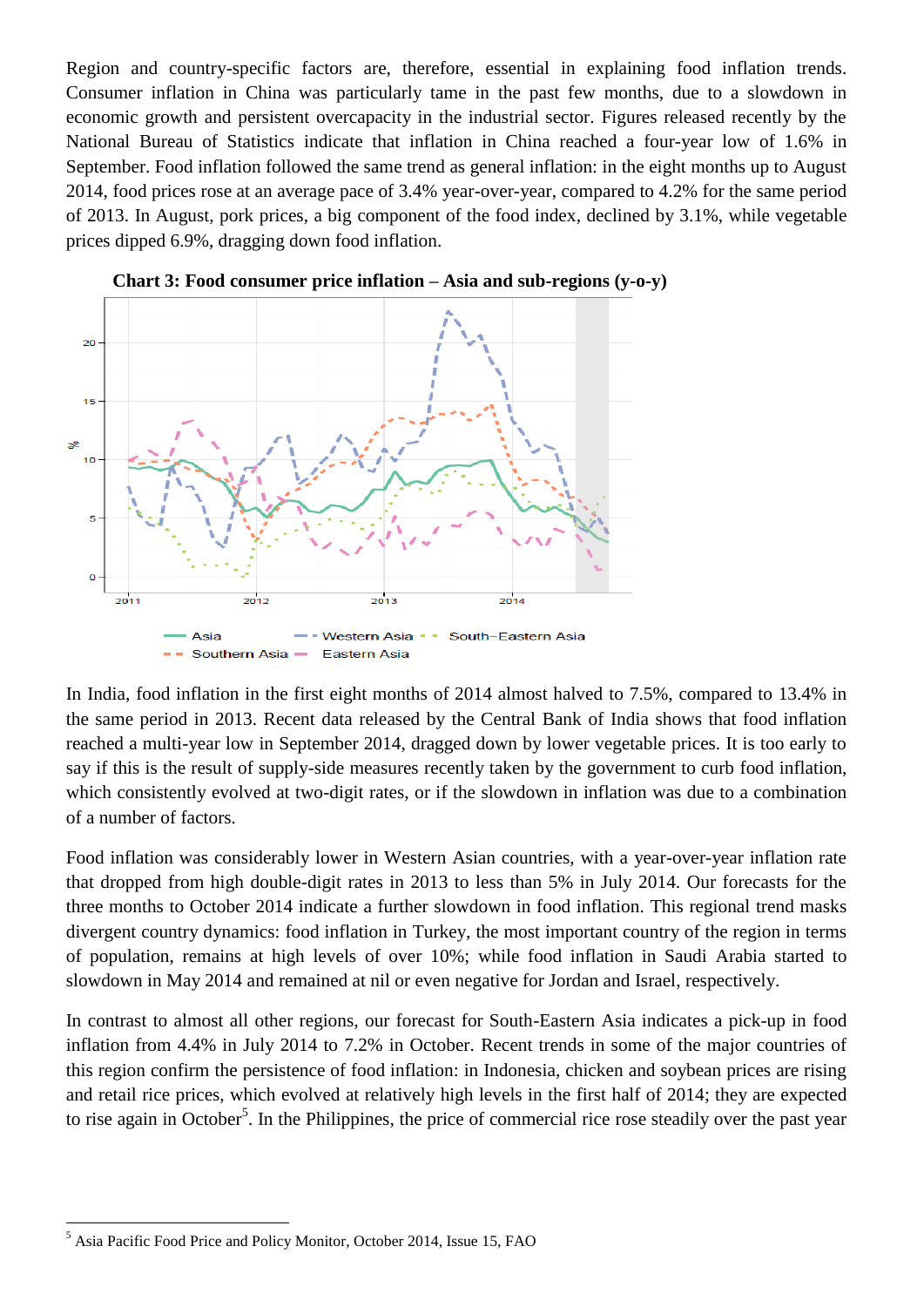due to a reduction in supply caused by lower-than-normal precipitation. In addition, seasonal supply shortages have led to persistently high inflation in the price of fruits and vegetables $^6$ .

#### **Box 1 Data revisions**

- Chad has been added to the computation of food inflation estimates for Central Africa
- Argentina has revised upwards its food inflation figures for the first months of 2014